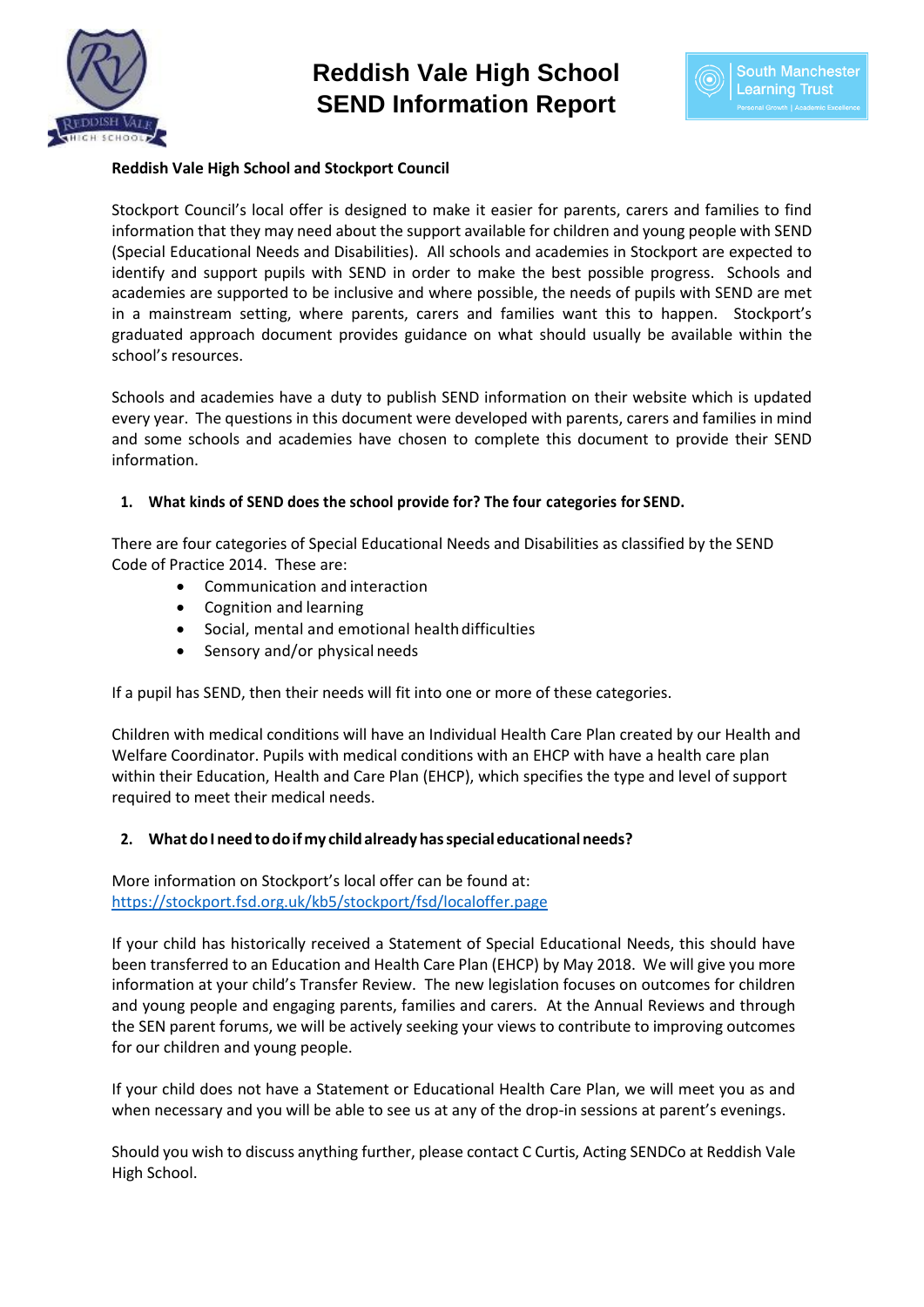



# **3. How does the school know if children and young people need extra help and what should I do if I think my child or Young person has a SEND?**

#### **The graduated approach-Assess**

Reddish Vale High School values all its pupils. The school firmly believes that each pupil should be given equality of opportunity to achieve their full potential – spiritually, academically and socially – by recognising the uniqueness of each individual and providing a rich and varied learning experience for all and focusing on achieving the best possible outcomes. Each pupil, regardless of ability, is entitled to a broad and balanced curriculum which is relevant to their needs. The curriculum offered should give all pupils a sense of achievement and thereby help them to develop.

On entry to school, all pupils will be assessed in reading and literacy through programmes including the CAT's programme. This information alongside key stage 2 attainment data and advice gained from primary schools will allow us to determine the level of support each pupil requires. In addition, any external agencies working with the child at Key Stage 2 will contact the school to ensure a smooth transition to secondary education.

Enrolment forms completed when a pupil accepts a place at Reddish Vale High School contain fields in which parents/ carers can share any SEND concerns, in detail, with the school. Parents and carers can also share their concerns with the Special Educational Needs and/ or Disability Coordinator (SENDCo) prior to their child's commencement at the school via year 6 EHCP Annual Reviews/ Transition Meetings; the Year 7 Welcome Evening (face to face pre-COVID pandemic; remote Q&A event during the COVID pandemic); through telephone/email contact or through online meetings by appointment.

Information on all new intake pupils is analysed and used to determine the level of support required by each pupil.

As a school, we aim to ensure that:

- Children and young people with SEND are educated in an inclusive environment where possible, alongside their peers in order for each child and young person to reach their potential
- SEND is valued and children and young people with SEND develop a sense of confidence, self-worth and achievement
- Children and young people with SEND are able to access the curriculum and their entitlement to a broad, balanced and relevant curriculum is met as part of the whole school community
- Additional support for learning is appropriately matched to wide variety of learning difficulties while enhancing confidence and self-esteem in each pupil
- Children and young people are identified and assessed as early as possible using the revised Code of Practice 2014
- All stakeholders are fully involved in the identification and assessment process, including external agencies, for a more holistic approach to create a knowledge of each child or young person as a whole
- The needs of each child or young person with SEND is met by offering a phased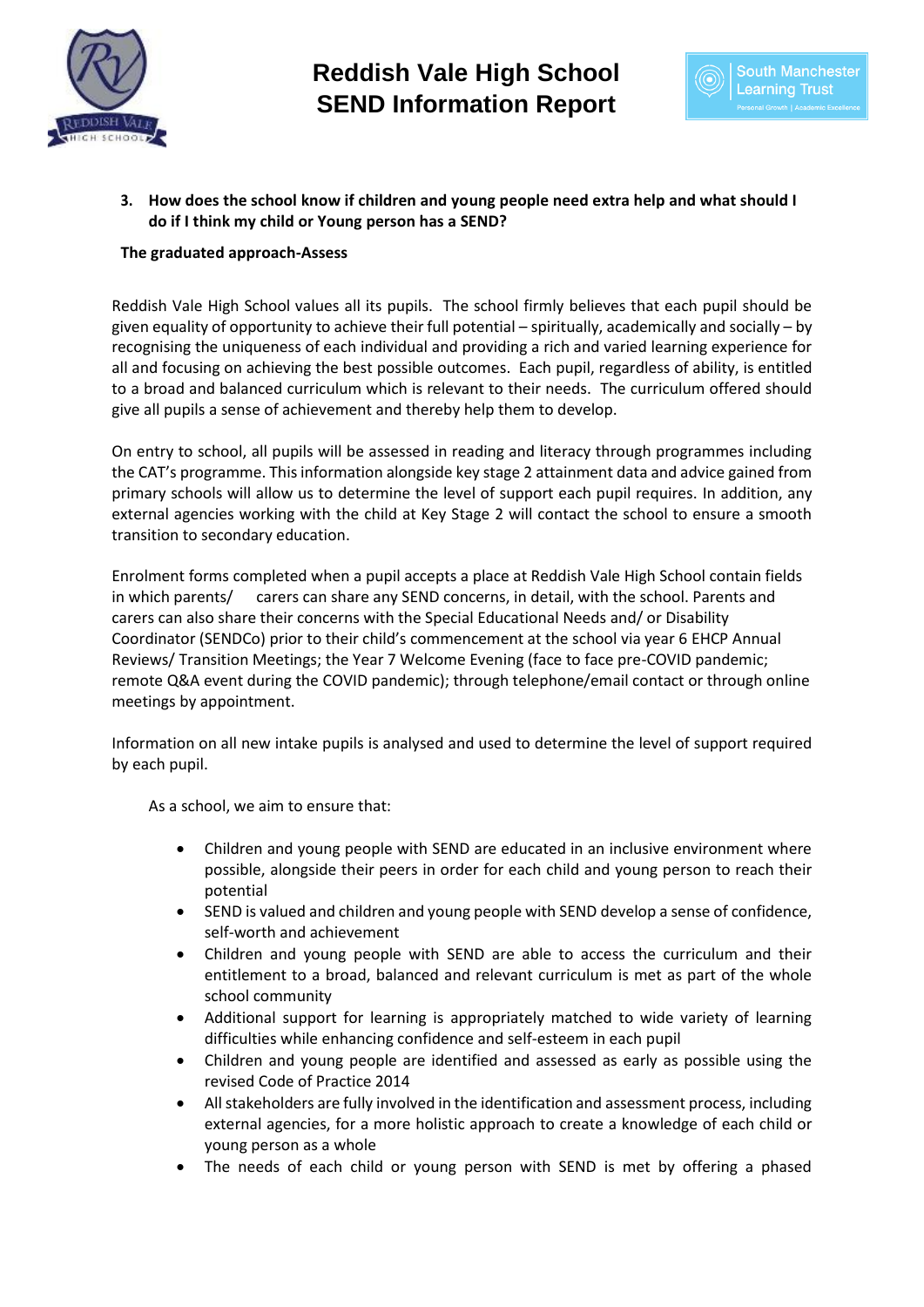



intervention package which is flexible with the most effective and efficient use of available staff and resources

- Our knowledge of current SEND methodology and practice is up to date in order to offer the best support and training in each category of SEND for all staff in school
- We maintain links with other schools, specialist provisions and the local authority, to share and develop our practice

All schools and academies in Stockport are clear that provision for SEND is defined as support which is:

# *'additional to or different from that which is available to all pupils.'*

The key staff that you can contact if you think your child has Special Educational Needs are:

SENDCo (Special Educational Needs Co-ordinator): C Curtis, Acting SENDCo

Phone: 0161 477 3544

Email: [c.curtis@reddish.stockport.sch.uk](mailto:c.curtis@reddish.stockport.sch.uk)

In addition to this, you may discuss any concerns about your child's progress with their Year teams or Deputy in charge of Progress who will refer him/her to the Inclusion Team if necessary.

Reddish Vale High School will endeavour to offer support to those pupils who may be identified as having SEND before or during their school career here by ensuring that:

- We liaise and collect information from primary school for those children and young people transitioning into year 7 or from the previous school attended for those children and young people transferring to us mid school career
- Any pupils identified by class teachers at each of the three data collection points throughout the year as performing significantly below expected levels in comparison to their peers and for a prolonged period of time
- Concerns raised by parents, carers and families are heard
- Information sent to school from external agencies is dealt with in a timely manner and information is shared with all staff
- Those pupils identified as having SEND are added to the schools SEND register so that all staff are aware that there is extra support needed
- We are aware of the changing needs of pupils and making sure that the support offered in school reflects this
- **4. How will I know how well my child or young person is doing? and; How will school support me and my child or young person's learning? What opportunities will there be to discuss my child or young person's outcomes?**

#### **The graduated approach - Plan**

Reddish Vale High School and the SEND department are committed to improving outcomes for all pupils in our care. Parents, carers and families are very welcome to contact the school and make an appointment with the SENDCo, pastoral managers or department leaders to discuss your child or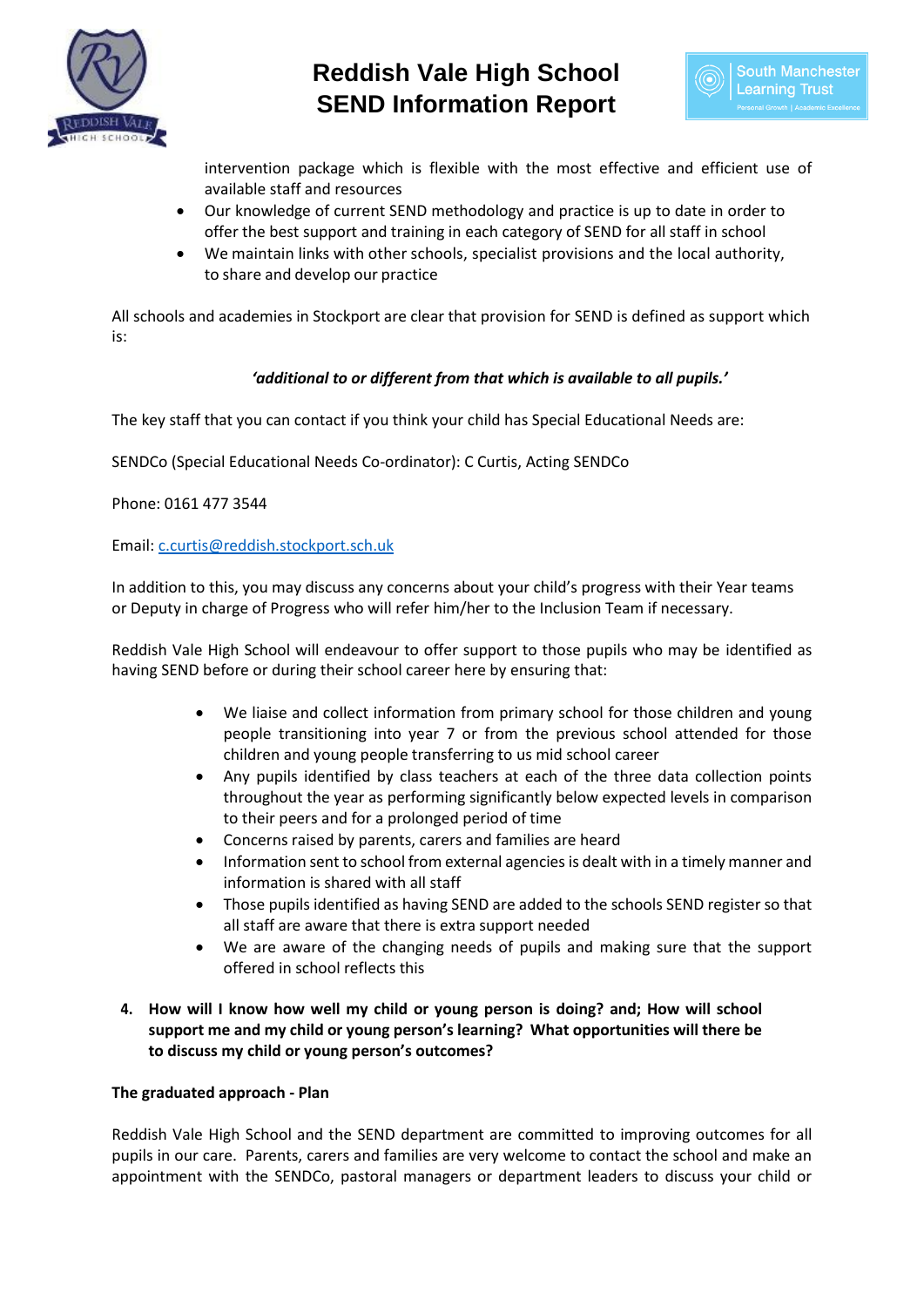



young person's attainment and progress. Contact the school's admin team to arrange a meeting at your convenience.

Telephone: 0161 477 3544

Email: [admin@reddish.stockport.sch.uk](mailto:admin@reddish.stockport.sch.uk)

Arrangements for planned communication between Reddish Vale High School and home include:

- Telephone or email communication via the information above
- Pupil planners- parents, carers or families can liaise with tutors through this medium
- SENDCo, pastoral managers and Directors of progress are available to meet parents, carers and families to discuss outcomes and learning

All subject teachers are responsible for the outcomes of the children and young people in their lessons. They are responsible for making sure that their curriculum, while being broad, balanced and relevant; are accessible for all children and young people. Staff will receive ongoing training about additional needs, the learning requirements attached to these and best practice from the most relevant sources.

Information about pupils with SEND is disseminated to all teaching and support alongside information about the barriers to learning and appropriate Quality First Teaching (QFT) strategies to support these.

# **The Graduated Approach - Do**

Provision offered to support pupils with SEND is bespoke to each child's needs and include:

- TA support in mainstream classes
- Literacy intervention during registration
- Intensive literacy intervention sessions during curriculum time
- Lego therapy and social story sessions
- Numeracy intervention sessions
- Pastoral, social and homework support
- Small group sessions on literacy with a multi-sensory approach in a small group
- Support with social and emotional aspects of learning
- Mentoring/Counselling sessions
- Farm, forest schools or pet therapy sessions
- Access to sensory toys and room
- Access to the Hive for support
- Referral to and work with the Educational Psychologist

#### **The Graduated Approach - Review**

Teaching staff complete progress updates for all year groups. Plans are reviewed and updated using this information as part of the graduated approach. Progress against targets is assessed and recorded, and new targets are set where necessary. These are shared with parents.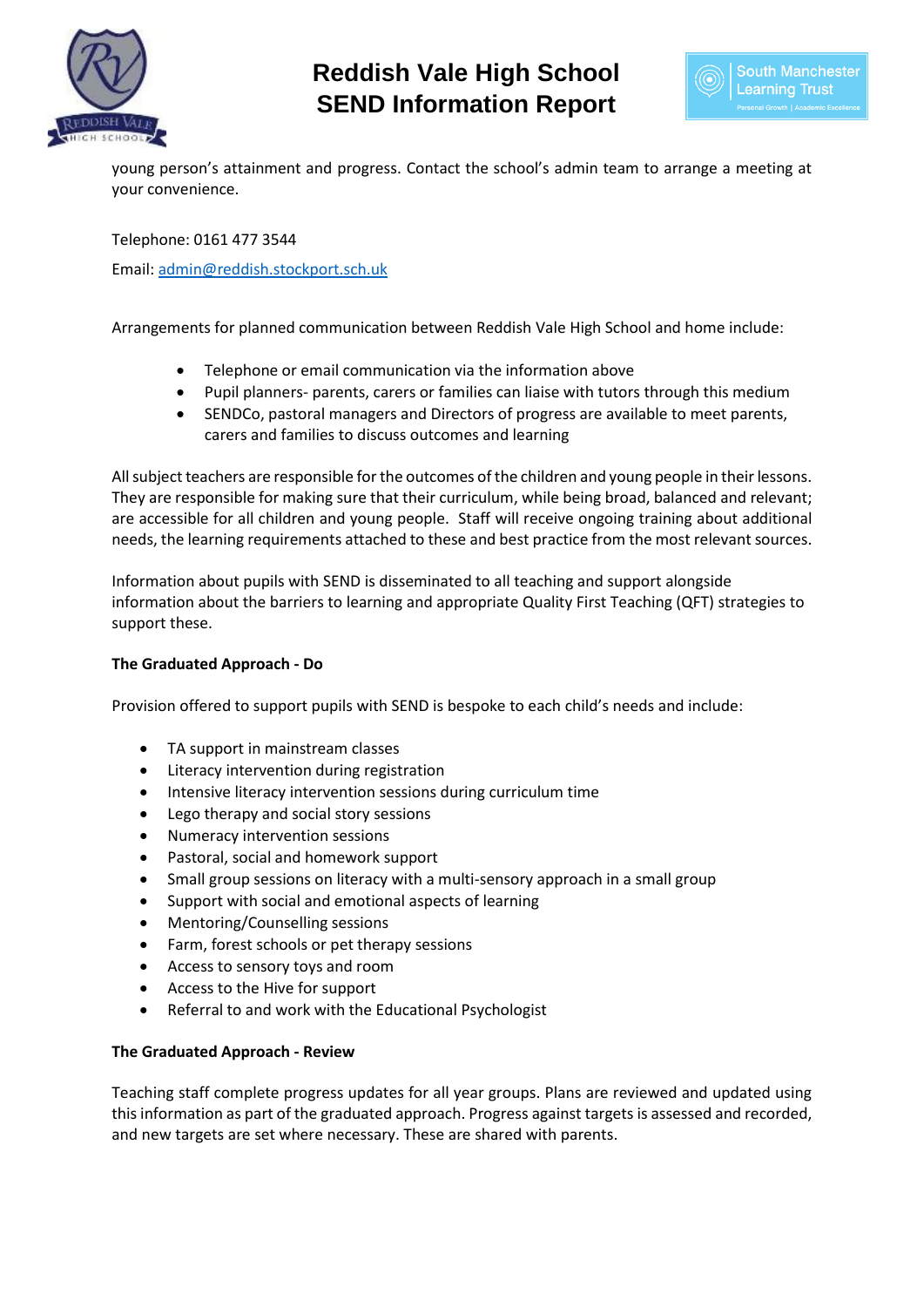



For pupils who have an Education, Health and Care Plan (EHCP), Annual Reviews are arranged as part of the statutory procedure.

Progress data for the whole year group is also reviewed termly to highlight any pupils who are consistently underachieving. This then enables the SEND department and pastoral team to determine any underlying reasons for the lack of progress and arrange appropriate intervention and support.

The SENDCo will ensure that:

- Relevant information for each child or young person is distributed to all staff so we have an awareness of needs in each classroom
- The Inclusion team provide professional development to ensure that teachers are well equipped in meeting the child or young person's needs
- Teachers and LBMs meet regularly to discuss and plan how best to meet children and young people's needs
- Quality first teaching is efficiently managed for children and young people with SEND
- LBMs offer high quality support in lessons when possible
- Regular intervention sessions are offered by the Inclusion team during form time and in some cases, in place of specific lessons discussed with parent, carers and families
- Parents are kept informed of any interventions being offered, how these are progressing and of any changes to a child or young person's provision

#### **5. How will the curriculum be matched to my child's needs? What are the schools**

#### **approaches to differentiation and how will that help my child?**

All provision at Reddish Vale High School is fully inclusive. With the exception of some withdrawal for those pupils with low reading, literacy or numeracy skills and emotional regulation intervention needs, all pupils with SEND are taught in mainstream classes and are supported in accessing the appropriate key stage of the national curriculum at their level of ability. We offer a broad and balanced curriculum with a range of key stage 4 course options to meet the needs of all learners.

Therefore, all subject teachers and Learning and Behaviour Mentors (LBMs) have a responsibility for meeting the needs of children and young people with SEND. Staff are aware of individuals in their classes with SEND and are equipped with strategies, internal training and information on specific needs in order to ensure that they have all the tools they need to accommodate each child or young person's individual need and support the ethos of inclusion through the planning and delivery of their schemes of learning. This may include differentiated tasks, text appropriate to reading age, as well as seating arrangements, internal testing and assessment.

#### **6. How will the school and its support staff support my child or young person?**

Provision for children and young people with SEND is a matter for all members of the school community. Every leader is a leader of SEND and every teacher is a teacher of SEND. The practice of continuous professional development ensures that all staff, teaching and support staff; are familiar with current SEND policies, practices and intervention.

All pupils with an EHCP and those deemed to require additional support will be placed in a teaching group which is supported by a Learning and Behaviour Mentor where possible and this will allow for additional academic, organisational and pastoral support.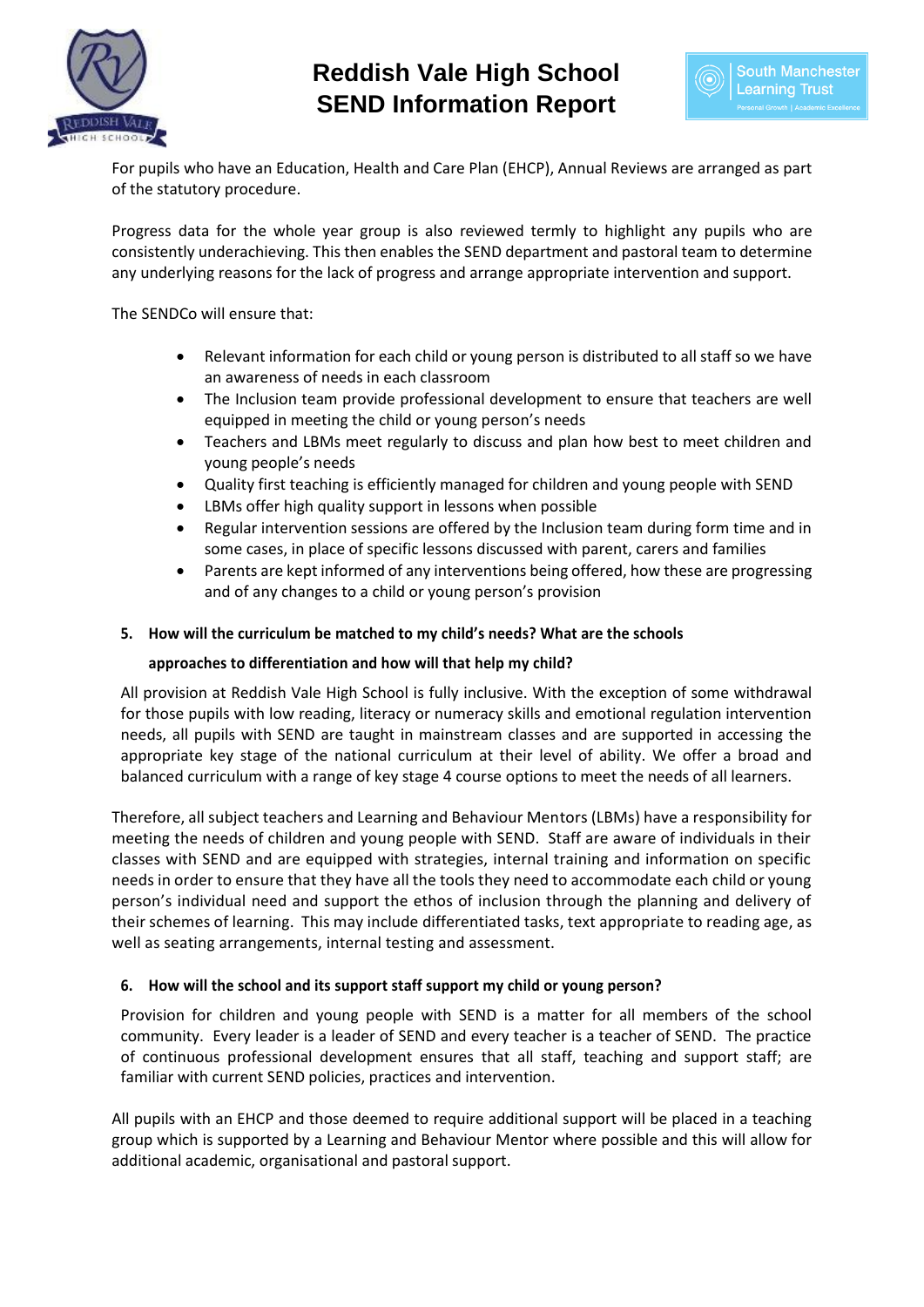



During unstructured times such as break time and lunch time, pastoral support and homework clubs will be available for those children and young people who need that extra support.

### **7. How is the decision made about the type and how much support my child will receive?**

Our provision is arranged to meet our children and young people's needs within the resources available. This approach reflects the fact that each child and young person requires different levels of support in order to achieve age related expectations. The SENDCo will consult with staff and parents/carers as well as support staff to discuss the child or young person's needs and what support would be the most appropriate.

The decision will be supported by data collection from primary schools in the first instance, together with internal testing and this will determine the level of support a child or young person will receive at SEND support level. This means that provision will come from the school's own resources. The SENDCo will make the decision on the level of additional support after consultation with colleagues and parents/carers.

Impact of intervention is measured using a number of sources of information: re-testing of standardised scores, improvement in attitudinal scores on progress reports, increase in number of subjects in which a pupil is making good or excellent progress, improvement in attendance, impact on achievement of positive and negative behaviour points.

If, after an appropriate period of time, the pupil continues to make no or significantly less than expected progress in specific areas, then the SENDCo, with consent from parents/carers, will consult with and draw on the advice of appropriate professionals from external agencies. This is to assess whether there is a need to access additional, external support or request assessment for an EHCP. Only a minority of pupils with SEND would require an EHCP (3.7% nationally; DfE, January 2021).

For pupils who already have an EHCP, their required level of support will be summarised in their plan. The school will undertake to carry out the specific requirements outlined in the EHCP and this provision will be reviewed termly as part of the cycle of assessment of impact, and annually as part of the statutory procedure of EHCP annual reviews.

# **8. Howwill my childbeincludedwithactivities outside theclassroom, including trips?**

Reddish Vale High School works hard to be an inclusive school. All children and young people are entitled to be included in all parts of the school curriculum and we aim for all children and young people to be included on school trips. We will provide the necessary support to ensure that this is successful. A risk assessment is carried out prior to any off-site activity to ensure everyone's health and safety will not be compromised. This includes specialist information being shared by the SENDCo where relevant and appropriate. Alternative activities which cover the same curriculum areas will be provided by the school in circumstances where it may be considered unsafe for a child or young person to take part.

# **9. What support will there be for my child's overall wellbeing? What is the pastoral, medical and social support available in school?**

Reddish Vale High School operates a year group form tutor system which means pupils will be placed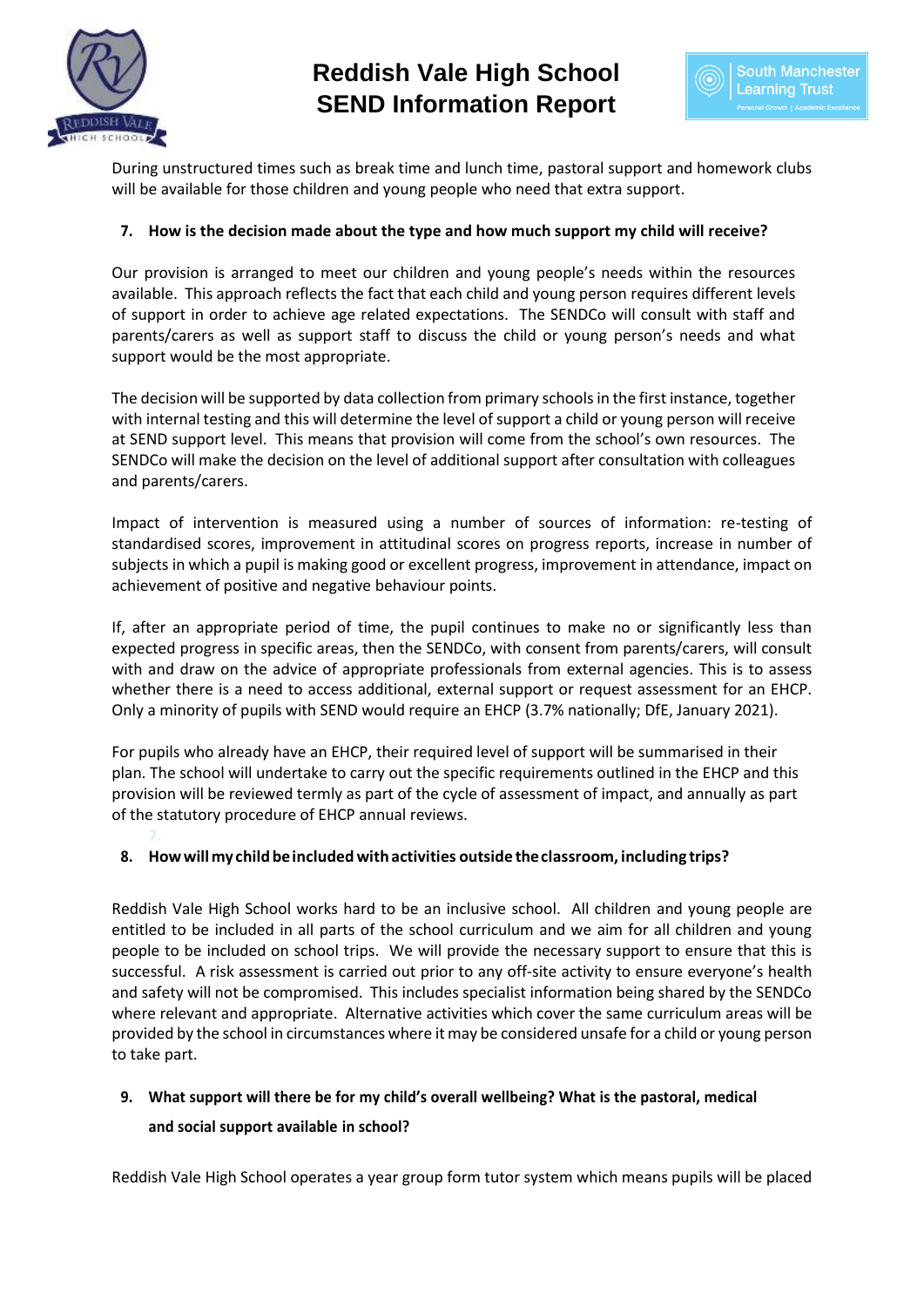



into form tutor groups with other children and young people of their own age. This will help aid the transition from primary to secondary school but will also ensure that your child or young person is encouraged to create a community feeling within their tutor group and their year group. It also means that any information on PSHE which is completed in form time will be specific to your child or young person and their age range. This system also means that pupils feel safe and secure in sharing their experiences with a group of children and young people of a similar age. Your child or young person's form tutor, head of year or assistant head of year is the first point of contact for parents, carers and families to discuss issues or concerns with their child or young person's pastoral and social well-being.

In school, we have the Learning Support Service for half a day per week, a school nurse and counsellors in order to support your child or young person when needed and this will be arranged after a referral process. We work closely with the Therapy team, Stockport Families, HYMs and other external agencies in order to ensure that we are meeting your child or young person's needs to the best of our ability within the budget of the school. The SENDCo liaises with these and other teams to arrange referrals or ask advice on any issues or concerns arising with your child or young person. Support is also available from the SEND team and mentors for areas such as emotional difficulties, social skills, friendships and relationships, anger management, loss and change and self-organisation.

For those children and young people who struggle with social situations, a quiet space is provided for them during break and lunch times. This same space is also available before the school day begins, to prepare pupils for the day ahead and form tutor time. Here, they will be supported by LBMs in order to learn how to manage unstructured social time.

Ifapupil isunwell duringthe school day,thentheywill contactthe year teams. If the pupil is too ill to stay at the school, their parent/carer will be contacted and asked to make arrangements for collecting them as soon aspossible.

In a medical emergency, appropriate emergency procedures will be followed. All pupils who have severe allergies or other significant health or medical needs are flagged up to all staff throughout the school year. You will be required to update any information the moment these change in order for our records to be kept as up to date as possible.

# **10. What specialist services and expertise are available at or accessed by the school?**

The Acting SENDCo, Claire Curtis is a qualified teacher. She liaises with many specialist services and outside experts to ensure provision for our pupils is appropriate and meets all needs. The school works closely with any external agencies that are relevant to individual pupil's needs, including:

- Intervention managers support pupils with small group and 1:2 sessions
- Learning Behaviour Mentors are assigned to year groups for in class support and intervention sessions
- Pastoral teams include HOY, Assistant HOY and form tutors
- Health School Health Advisor, Healthy Young Minds (HYMs), paediatricians, speech & language therapists, occupationaltherapists
- Children, Families and Social Care locality teams, social workers, family intervention teams
- Learning Support Service
- Sensory Support Service Hearing and visual impairments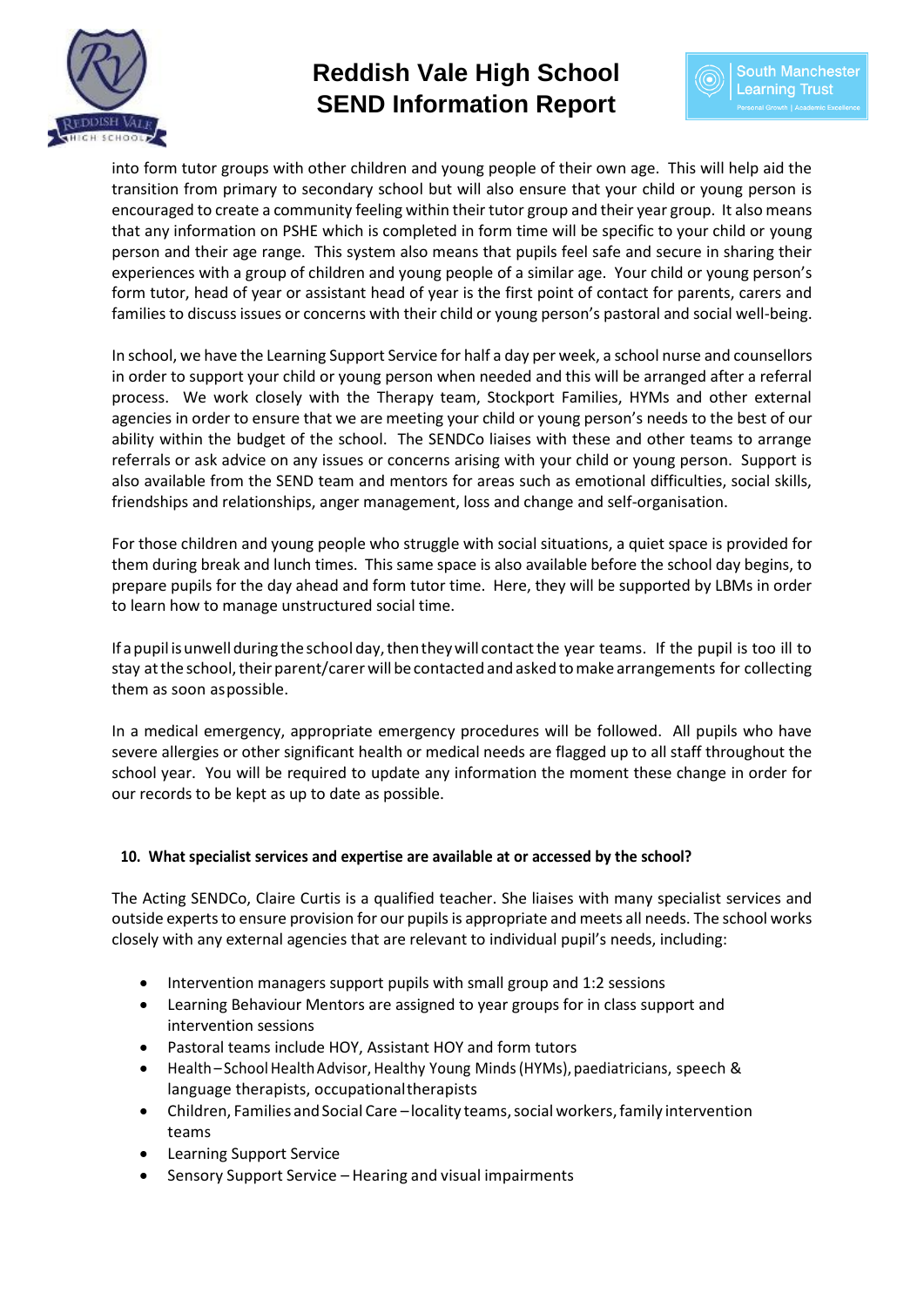



• Specialist Partner Schools within the local authority and outside the local authority depending on the child or young person

All pupils are supported by the pastoral team who work closely with the SEND Department to ensure that extra support is offered where necessary. Each year group has a designated Head of Year, who is a member of teaching staff. This creates a very close tie between the SEND and pastoral needs of a pupil. We employ a policy of restorative practice at Reddish Vale, with an ethos of learning from mistakes and rebuilding relationships, alongside proportionate consequence for behaviour. Teachers have positive behaviour management embedded in their practice.

We have a team of mentors in school that work with pupils who have social, emotional and mental health concerns.

# **11. What SEND training have the staff had or are currently having?**

All staff have had training in line with the SEN Code of Practice 2014. There is an on-going rolling programme of professional development for our staff, throughout the school year. The Learning Support Service advise and offer training as well as external training services. There will also be internal staff training delivered by the SENDCo and other staff who have had specialised training.

- The SENDCo has a wide range of knowledge and provides staff with training and updates
- Staff are regularly trained on the needs of new pupilsjoining the school and have regular Inset and briefing update sessions
- SENDtrainingformspartofthecontinuingprofessionaldevelopmentofallteachersandTAsand is organised in accordance with the needs of the pupils
- The schools works closely with other local schools and the specialist outreach services to develop our own knowledge and expertise
- The EP and SpLD teacher and Visual Impairment Team will be offering training sessions to staff across the school

# **12. How accessible is the school environment?**

Our school is accessible for wheelchair users with adaptations and there are designated disable parking spaces.

Adjustments are made according to the needs of the individual pupils and there is an Accessibility, Policy.

Classrooms are equipped with electronic whiteboards and there are banks of laptops available to book. Any specialist equipment required for individual pupils would be either loaned or purchased following advice from the appropriate specialist service.

Changing rooms and accessible toilet facilities are available.

#### **13. How are parents and young people themselves involved in the school?**

Pupil voice is valued in Reddish Vale High School and we allow, where it is in the best interests of the child, for decisions to be made by the child about their SEND support. The Student